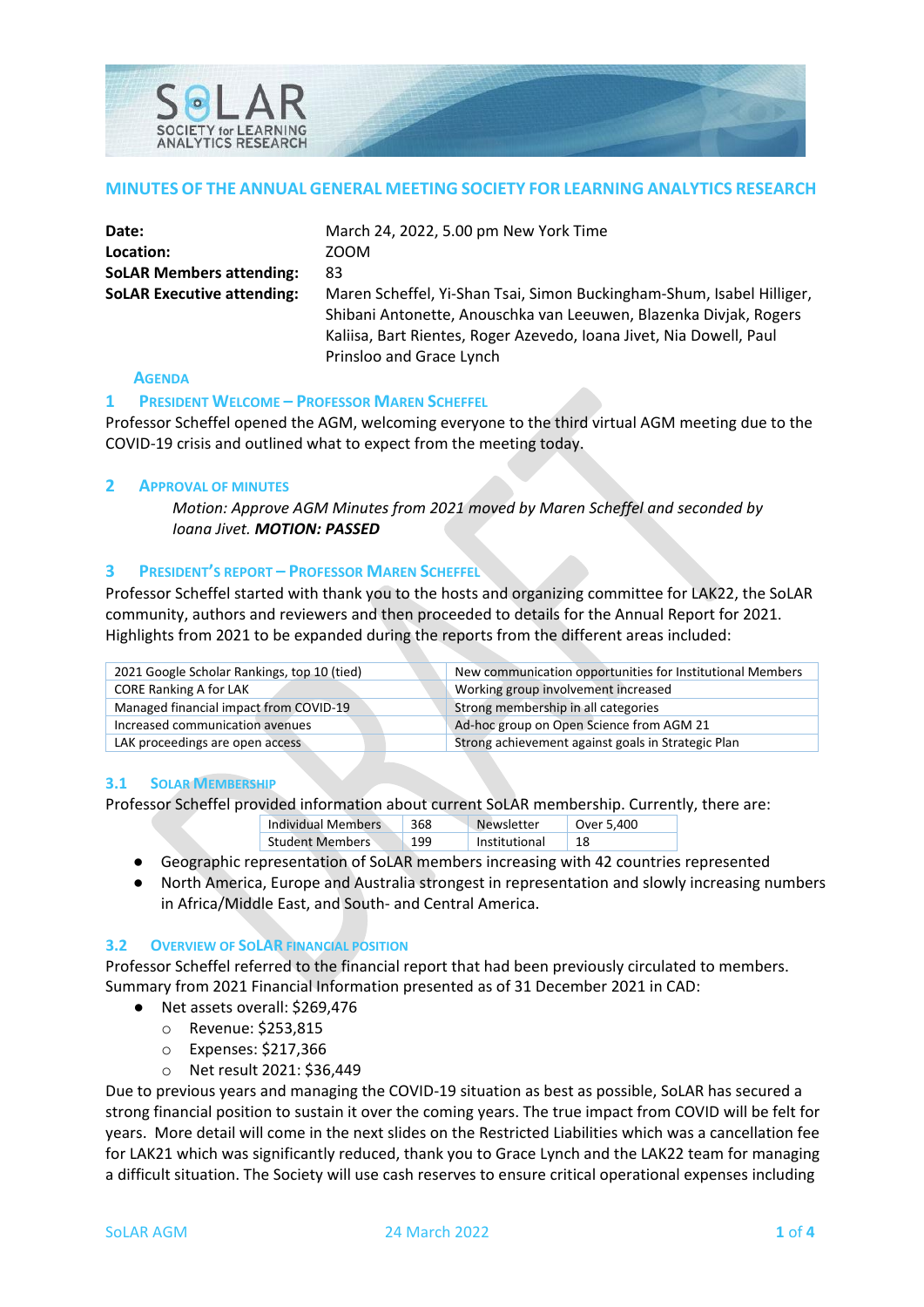

the Journal and Scholarships will be maintained in 2022.

Professor Scheffel emphasized SoLAR's strong commitment to supporting students to date:

- Eric Duval scholarship: \$85,000 USD provided to support 97 students to date
- Doctoral Consortium scholarships: \$93,500 provided to support 78 students
- LAK conference scholarships: \$10,000 to support 90 recipients with 43 conference scholarships awarded for this year from India, Morocco, South Africa, Turkey, Poland, Pakistan, Honduras, Columbia, Brazil, Chile, China
- 7 DC student scholarships
- SoLAR membership scholarships: 3 recipients in addition to the 90 LAK conference scholarships

# *Motion: To accept the 2021 Financial Report as circulated and presented moved by Maren Scheffel and seconded by Isabel Hilliger. MOTION: PASSED*

Summary of activities from the Working Group included:

#### **4 WORKING GROUPS**

- The Journal indexed in both Clarivate Web of Science and Elsevier Scopus, new Editors-in-Chief appointed in Nov21 and Mar22 with a third to join in Sept 22 deadline for applications 29 April 2022
- Inclusion group recruited number of new members, hosted a Panel at LAK21, presented a SoLAR Podcast, reviewed and awarded 43 conference scholarships for ECR to attend LAK22
- Education updated ethics requirements for In Cooperation status, launched PhD Thesis Hub in conjunction with Student SIG, collated 6 free OERs that will be released in April 2022
- Membership established Institutional Members Google Group, started workshop series for Institutional Members, increased number of student, individual and institutional members
- Events hosted a panel at LASI2021, approved in-cooperation status events for 6 different events with over 2100 participants
- Special Interest Groups expanded working group members and now 8 SIGs, new operating and reporting guidelines were introduced including annual reports for SIGs
- Communication expanded working group and produced 4 podcasts, 6 webinars, 16 Nexus blog posts and bi-monthly newsletters
- Website continued redevelopment with improved membership portal for better functionality
- IAALDE continuing with best paper exchange between societies and joint writing of papers on role of technology in education

# **4.1 EXECUTIVE TEAM 2022**

Professor Scheffel introduced the 2022 Office Bearers:

- **President:** Maren Scheffel, Ruhr-University Bochum, Germany
- **President-elect:** Bart Rienties, The Open University, UK
- **Vice President:** Yi-Shan Tsai, Monash University, Australia
- **Secretary:** Ioana Jivet, Goethe University Frankfurt/DIPF, Germany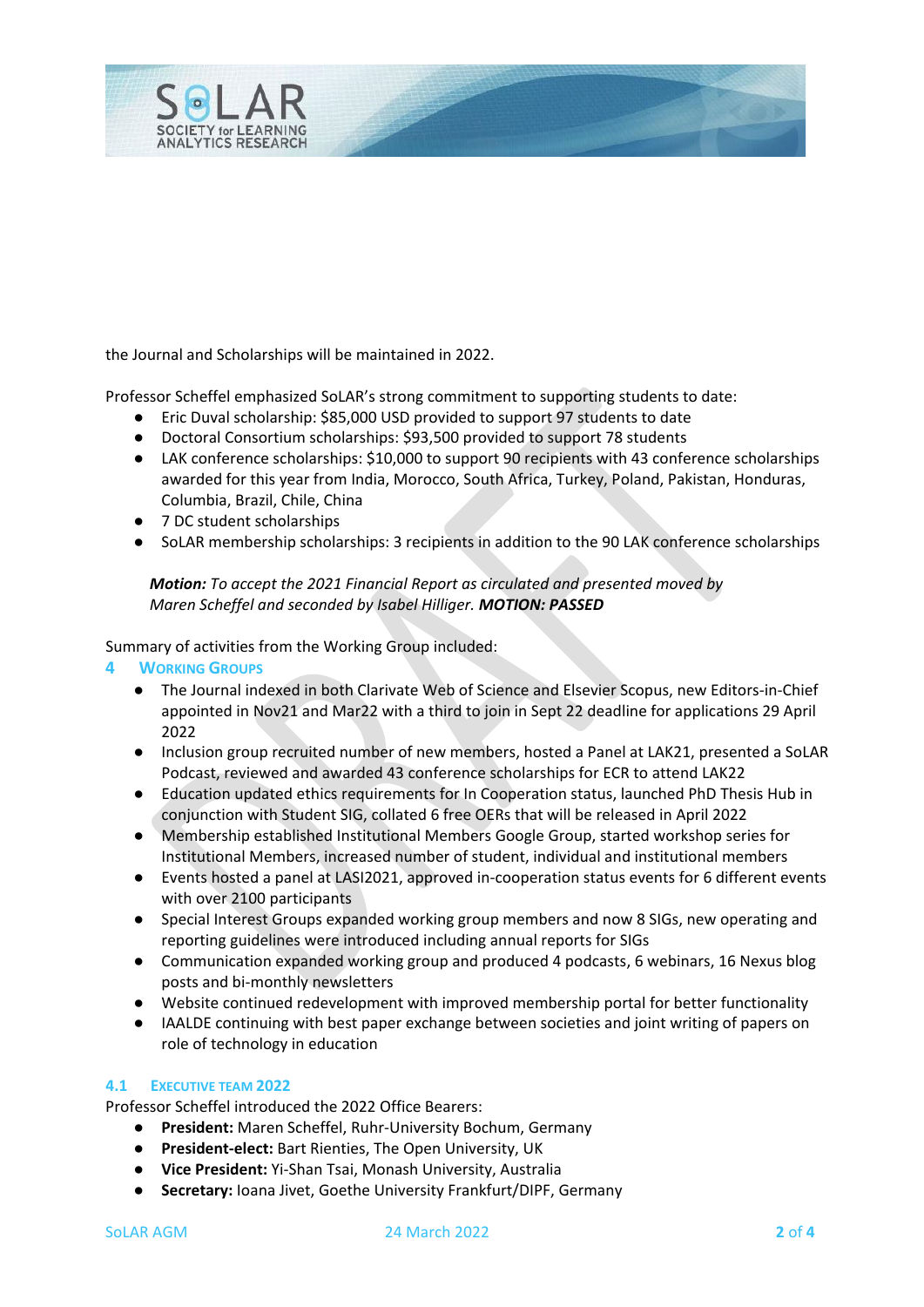

● **Treasurer:** Isabel Hilliger, Pontificia Universidad Catholica de Chile, Chile

2022 Members at Large are:

- Anouschka van Leeuwen, Utrecht University
- Nia Dowell, University of California, Irvine
- Shibani Antonette, University of Technology Sydney
- Roger Azevedo, University of Central Florida
- Rogers Kaliisa, University of Oslo
- Paul Prinsloo, University of Pretoria
- Blaženka Divjak, University of Zagreb

The Chairs of Working Groups were announced and all the community members were recognized and thanked for efforts on the various groups. Professor Scheffel presented Certificates of Appreciation and Recognition for Excellence in Service to Retiring Members – Bodong Chen and Simon Buckingham Shum.

# **5 ANNOUNCEMENTS FOR 2022**

# **5.1 EARLY CAREER RESEARCHERS GRANT**

New annual grant of \$10,000 CAD, plus complimentary LAK and LASI registration to support promising early career researchers by enabling a research initiative around the 2022 theme of supporting inclusive learning with learning analytics. Applications are now open with a deadline of 2 May 2022.

# **5.2 2ND EDITION HANDBOOK OF LEARNING ANALYTICS**

The second handbook has been released and the panel was just prior to this meeting. Thank you to all the editors for their hard work.

# **5.3 AWARDS COMMITTEE**

It is 10 years since SoLAR was incorporated and it is time to establish a process, criteria and awards committee to give out awards on a more regular basis to recognize the work in LA for early, mid and senior career researchers.

# **5.4 LIFETIME MEMBER AWARD**

A SoLAR Lifetime Member Award is a prestigious award that recognizes the significant service and/or sustained contribution of a member to the Society. Lifetime Member Awards are the highest recognition of achievement made by SoLAR. Lifetime members have complimentary membership in SoLAR. President Scheffel presented the Lifetime Member Award for 2022 to Dragan Gašević.

# **6 LAK23 AND LASI22**

Let's try again for face-to-face LAK23 in Kyoto, Japan – 6 to 10 March 2023. The theme is **"Toward Trustworthy Learning Analytics".** 

LASI22 is fully virtual from 21-25 June 2021 with 10 workshops and 10 tutorials to choose from beginner to intermediate levels.

# **7 OPEN DISCUSSION**

Dragan Gašević acknowledged that he was humbled by the award and suggested something the SoLAR Executive could consider was to include certificates not only for all the best papers, but for all the nominees as honorable mentions similar to other societies. It is a significant achievement to be shortlisted and could be more formally acknowledged.